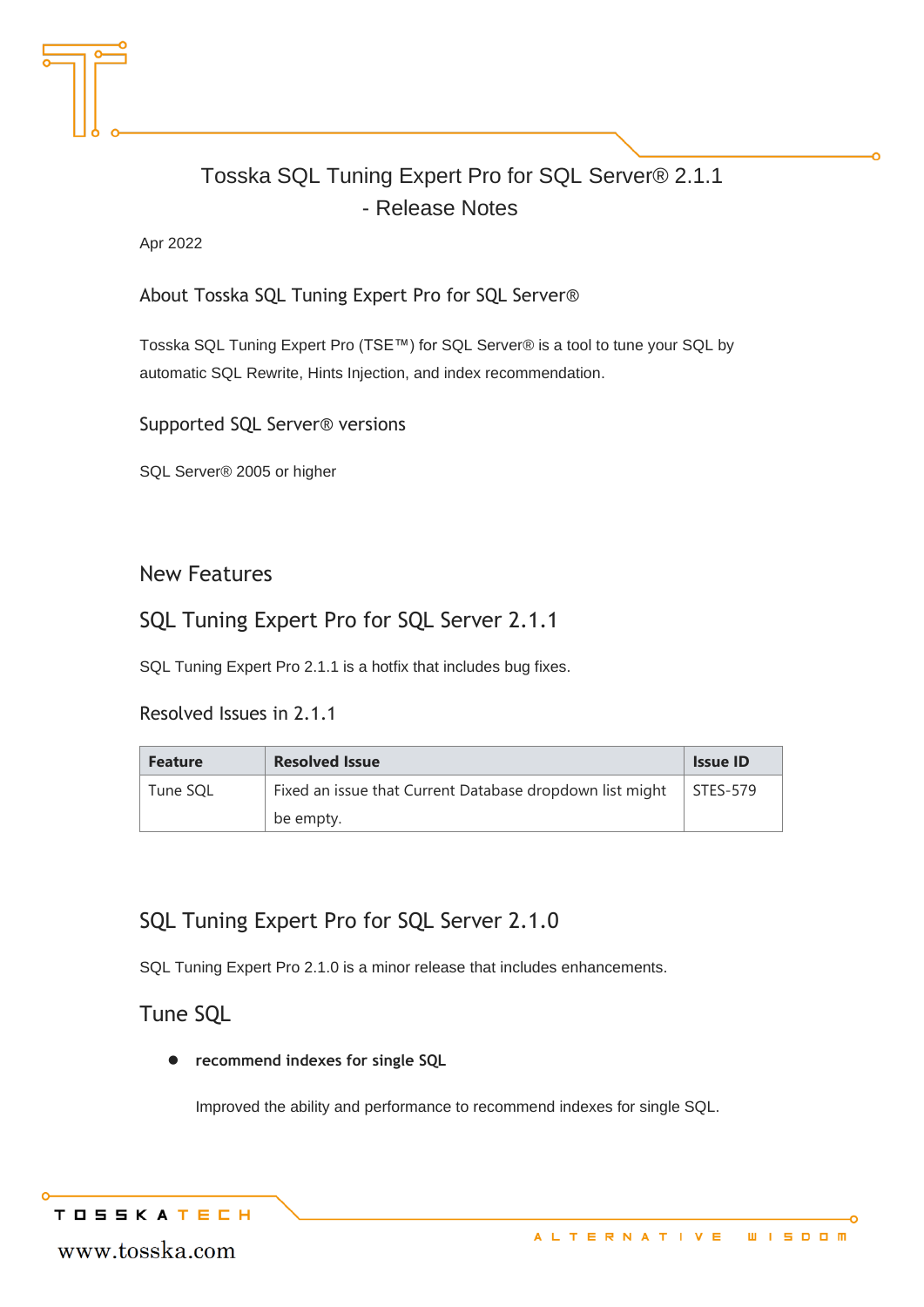### SQL Tuning Expert Pro for SQL Server 2.0.0

SQL Tuning Expert Pro 2.0.0 is a major release that includes new features, enhancements, and fixes.

#### Tune SQL

⚫ **New recommend indexes for single SQL**

You can recommend indexes for single SQL with our AI technologies without compromise to any overhead added. The feature will explore potential best indexes to improve the given SQL speed.

| SOL                                                                                                                                                                                                                                                                             | Indexes |                           |              |
|---------------------------------------------------------------------------------------------------------------------------------------------------------------------------------------------------------------------------------------------------------------------------------|---------|---------------------------|--------------|
| A Recommend <b>to</b> Explain Plan $\bigcirc$ Explore Indexes $\bigcirc$ Test Run $\cdot$ <b>In</b> Compare SQL $\rightarrow$ Abort All $\mathcal{X}$ Clear $\cdot$ <b>F</b> Save                                                                                               |         |                           |              |
| <b>SQL Editor</b>                                                                                                                                                                                                                                                               |         | Current Database   TOSSKA | $\checkmark$ |
| $self.*$<br>from<br>employeex<br>where $emp$ $id = 1$<br>and emp_name like 'ABC%';                                                                                                                                                                                              |         |                           |              |
| <b>Test Run SQL</b>                                                                                                                                                                                                                                                             |         |                           |              |
| New test run options window.<br><b>Test Run All Options</b>                                                                                                                                                                                                                     |         |                           |              |
| Filtering Method & Test Run Order<br>If the original SQL runtime is less than 10 seconds, run all SQL alternatives 2 times and the second execution time will be used; otherwise all                                                                                            |         |                           |              |
| SQL will be executed 1 time.                                                                                                                                                                                                                                                    |         |                           |              |
| <b>Tuning Goals</b><br>Use default or user-defined setting Modify<br>$\bigcirc$ Improve my SQL with slow first-time execution, although it is fast on the second execution<br>$\bigcirc$ It is a long run time SQL and I am looking for a SQL with a run time within 30 Minutes |         |                           |              |
| $\bigcirc$ Improve my short run time SQL to run even faster since the SQL is executed thousands of times in a minute                                                                                                                                                            |         |                           |              |
| My SQL is running with SET ROWCOUNT 1 , I want to make it run faster                                                                                                                                                                                                            |         |                           |              |
|                                                                                                                                                                                                                                                                                 |         |                           |              |
| What improvement you are looking for:                                                                                                                                                                                                                                           |         |                           |              |
| I want to tune my SQL for better elapsed time                                                                                                                                                                                                                                   |         |                           |              |
| $\bigcirc$ I want to tune my SQL for better response time since It is a SQL for online query                                                                                                                                                                                    |         |                           |              |
| $\bigcirc$ I want to tune my SQL to use less CPU time since my system is CPU bound                                                                                                                                                                                              |         |                           |              |
| $\bigcirc$ I want to tune my SQL to use less IO time since my system is IO bound<br>I want to tune my SQL to use less Logical Reads                                                                                                                                             |         |                           |              |
|                                                                                                                                                                                                                                                                                 |         |                           |              |

#### **TOSSKATECH**